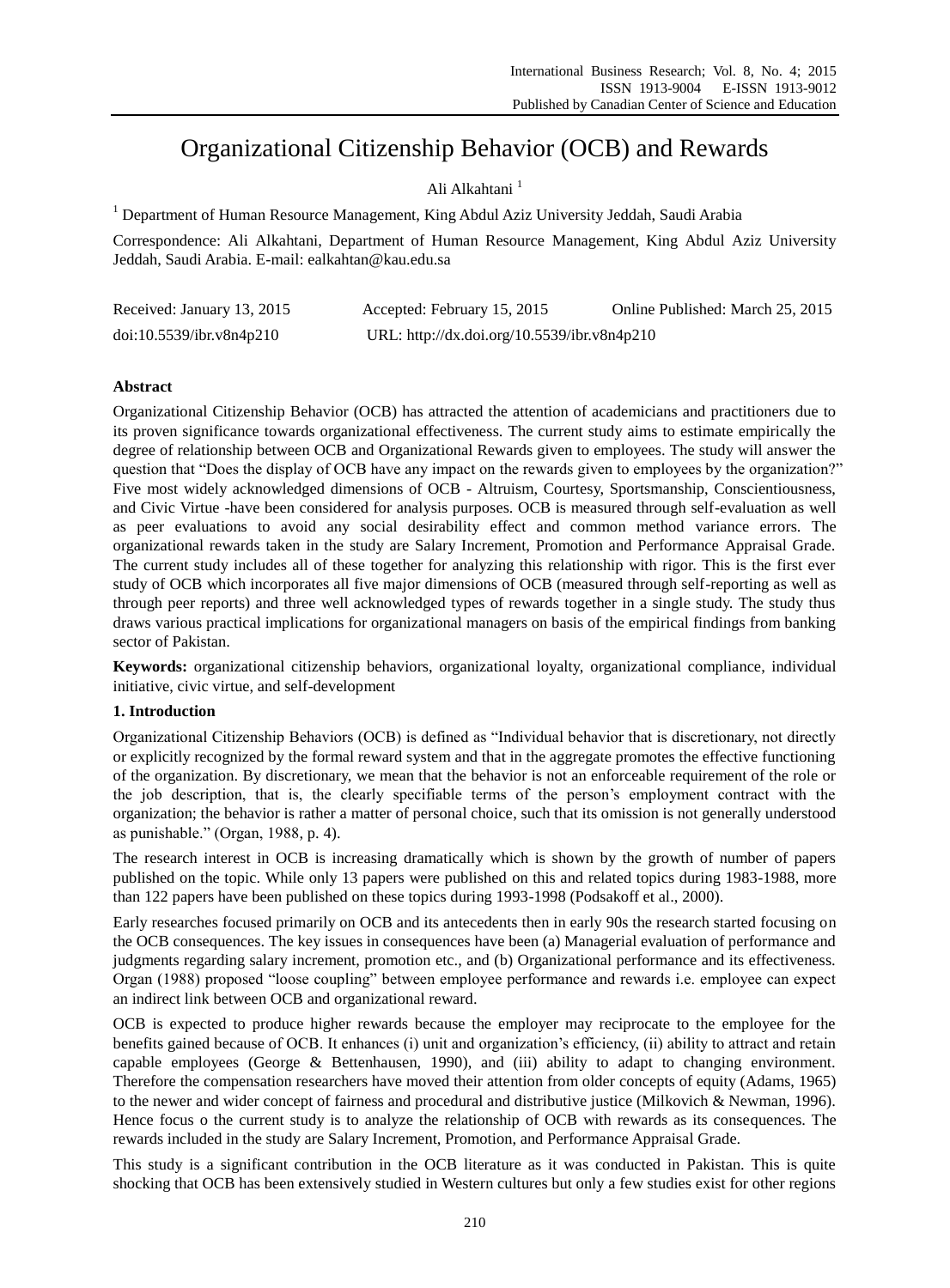of the world. Especially, research in Eastern cultures covers China (Wanxian & Weiwu, 2006; Farh et al., 1997; Farh et al., 2004; and Sun, 2001); Kuwait (Alotaibi, 2001); India (Moideenkutty et al., 2005); Taiwan (Huang et al., 2003); Oman (Kuehn & Al-Busaidi, 2002) and Singapore (Van Dyne & Ang, 1996). Investigating OCB in Pakistan was warranted as, to date, no study on OCB has been done. The cultural contexts may affect the frequency of different types of citizenship behaviors, strengths of the relationship between citizenship behaviors and consequences (Podsakoff et al., 2000). Pakistan is quite different from the developed world in legal and regulatory conditions and societal effectiveness at enforcing social norms. It is on the lower side of regulatory conditions and high on enforcing social norms. It is also different from the developed world because of religion, historical background, stage of economic development etc. Its national and organizational culture is also quite different from that of the west. Thus the current study aimed at analyzing the OCB relationship with number of rewards as its consequences in Pakistan.

Most of the OCB studies have included one or a few dimensions as Dulebohn et al. (2005) stated that they have only examined two types of OCB while other well established dimensions identified by researcher should also be examined. The future research which includes these dimensions will contribute to the literature. Thus For analyzing the OCB relationship with rewards, five extensively researched dimensions of OCB are measured in the present study.

There is lack of consensus among OCB ratings from different sources (Allen et al., 2000) implying usage of multiple raters simultaneously (Becker & Vance, 1993; Moorman, 1991). Therefore, in addition to the self-reported OCB, peer evaluation of OCB was also taken. Two peers for each sample employee were approached independently by the researcher. Self as well as peer ratings of OCB were taken for each sample in order to avoid social desirability effect of self rating of OCB (Schnake, 1991), and "common variance error" (Gonzalez & Garazo, 2006). Which are very common and problematic concern in OCB studies (Bell & Menguc, 2002). Following the recommendation of Bettencourt (1998), employee OCB score was obtained by averaging the peers and employee responses also used by Van Dyne & Ang (1996).

The current study addresses all the research concerns discussed above by conducting research on OCB in Pakistan, empirically testing OCB-Rewards relationship, taking multiple ratings of OCB and including most widely acknowledged dimensions of OCB and multiple rewards in the same study

The next section provides rationale of expecting OCB and Rewards relationship. Research design and Methodology, Analysis and Interpretations, and Conclusions are discussed in subsequent sections.

#### **2. Literature Review**

#### *2.1 OCB and Performance Evaluations*

Based on Chester Barnard's (1938) concept of the "willingness to cooperate," and Daniel Katz's (1964) distinction between 'dependable role Performance' and 'innovative and spontaneous behaviors' Organ (1988, p. 4) was the first person to differentiate discretionary behaviors from the prescribed behaviors and labeled the term as Organizational Citizenship Behaviors (OCB) After Organ coined these behaviors as Organizational citizenship Behavior, researchers worked on it and kept on identifying different dimensions of OCB. Some of these dimensions were distinct while the others were overlapping. Overall, more than 30 dimensions of OCB have been identified over time but there is huge overlapping in these terms. Podsakoff et al. (2000) have classified these into seven common dimensions: (1) Helping Behavior, (2) Sportsmanship, (3) Organizational Loyalty, (4) Organizational Compliance, (5) Individual Initiative, (6) Civic Virtue, and (7) Self Development.

It is very important to study the factors which effect the performance evaluation because this evaluation is subsequently used for many important decisions in the organization including promotion and transfer decisions (Cocanougher & Ivancevich, 1978), identifying the training programs (Churchill et al. 1976; Dubinsky & Staples, 1981) and compensation (Chonko, 1986; Ilgen & Feldman, 1983). Early studies of performance evaluation (Behrman & Perreault, 1982; Heneman, 1986; Weitz, 1978) have shown very small percentage (6% to 9%) variance in subjective performance evaluations due to the objective measures of performance. Podsakoff, MacKenzie, and Hui (1993) have indicated that there are certain behaviors, which can not be measured using the objective criterion, known as extra-role behaviors taken into consideration in performance evaluations. Organ (1988, 1990, 1997) has continuously emphasized that one such behavior may be OCB.

"Schema triggered affect" (Fiske & Pavelchak, 1986) explains the underlying reason of this relationship. Usually managers try to identify the "good employee" and the "bad employee" while evaluating the performance. If the employee engages in OCB, there are fair chances that he/she will be labeled as "good employee" leading to positive affect and hence resulting in positive performance evaluation. Similarly, the Performance evaluator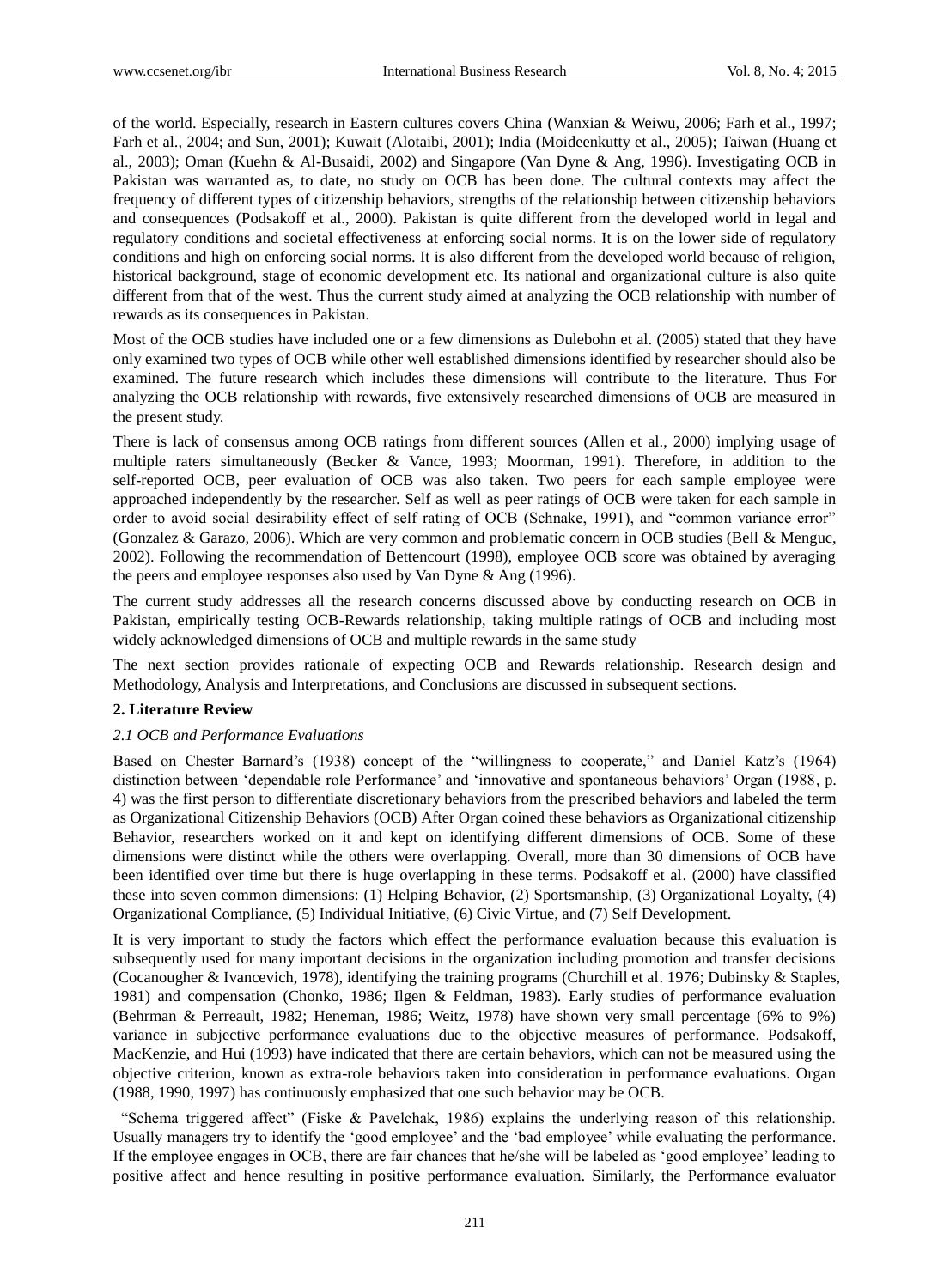always look for distinctive information (DeNisi, Cafferty, & Meglino, 1984) and as OCB is taken as distinct behavior, it is quite obvious that such behavior will be given some consideration in evaluation.

Another probable reason could be Reciprocity of Supervisor. When an experienced employee provides assistance to a less experienced coworker with a work-related problem (example of OCB) that the supervisor would have to deal with otherwise, the supervisor may reciprocate with a more favorable rating of the experienced employee's performance.

Many studies (Borman & Motowidlo, 1997; MacKenzie, Podsakoff, & Fetter, 1991; Motowidlo & Van Scotter, 1994; Orr, Sackett, & Mercer, 1989; Parks & Sims, 1989; Podsakoff & MacKenzie, 1994; Podsakoff, MacKenzie, & Hui, 1993; Werner, 1994) have empirically proved the fact that significant variance in overall subjective performance evaluations can be attributed to OCB. Podsakoff et al. (2000) narrated the number studies in which significant effect on performance evaluation was observed by each dimension. Altruism/Helping was proved to effect OCB in 8 studies out of 10 studies, Courtesy impact on OCB was proven in 1 study out of 6, Sportsmanship effect was observed in 5 studies out of 8, Conscientiousness was proved to effect Performance rating in all the 3 studies while the Composite OCB Measure-Performance Evaluation relationship was proved in the only 1 study undertaken till now. Thus with possible exception of courtesy, each of citizenship behavior had a significant effect on performance evaluations in the majority of the studies in which it was included. Werner (1994) and Whiting, Podsakoff, and Pierce (2008) studies are very important as these confirmed positive causal relationship between OCB and Performance Evaluations.

OCB is not only considered in performance evaluations but also contributes more variance in performance evaluations than the objective performance. A meta-analysis by Podsakoff et al. (2000), in which 11 sample studies were included, showed that, on average, objective performance contributed 9.5% only whereas 42.9% was contributed by OCB and these both contributed 61.2% in overall performance evaluations. Barksdale and Werner's (2001) recent study adds to this emerging literature by proving that higher Altruism of employee leads to higher performance rating.

In addition to the studies done in developed countries like USA, there are some studies of Asian cultures. MoideenKutty et al. (2005) examined this relationship pharmaceutical company of India and found that objective performance contributes 9% variation in subjective performance evaluation, while 32% variation was explained by only OCB. But only two dimensions of OCB namely Sportsmanship and Civic Virtue were measured in the study. Similarly, Krilowicz & Lowery (1996) deduced that supervisory evaluations were found to be determined as much by OCB as by objective performance for Dominican and American workers.

Based on the literature available, the current study examines whether Performance Evaluation is affected by Altruism, Courtesy, Sportsmanship, Conscientiousness, Civic Virtue, and OCB-Composite.

#### *2.2 OCB and Other Rewards*

OCB is expected to impact rewards. One particularly likely explanation of this effects is the norm of reciprocity (Gouldner, 1960). This means that as the OCB is beneficial to the manager and the organization, the employee is reciprocated by both beneficiaries. In support of this fact Blau (1964) and Homans (1961) have noted that people try to reciprocate a favor to those who have helped them, done them a favor, or treated them fairly. Therefore, when a subordinate performs citizenship behaviors (e.g., by helping a coworker who has fallen behind in his or her work or who has been absent from work because of an illness) that free up the supervisor's time to work on more important matters, one would expect that the organization would tend to reciprocate this help by compensating with good rewards. Also from a social exchange perspective, organization may feel a sense of obligation to the employee in response to the behavior shown which is valuable by the organization i.e OCB. Thus the organization wants to reward the employee in return of OCB in order to maintain equitable social exchange with the employee (Wayne, Bommer, & Tetrick, 2002).

These premises have been proved in the OCB literature. For example, two studies by Mel and Michael (1997) were conducted, the results of which suggested that employees perceive a link between rewards and organizational reward practices and OCB. Deluga (1998) proved that employees who perform only the prescribed job and do not engage themselves in OCB receive fewer rewards. Similarly Dulebohn et al. (2005) proved that employees who display more OCB receive higher rewards than those who don"t exhibit such behavior. For salary and/or reward recommendation Parks and Sims (1989), Allen and Rush (1998), and Kiker and Motowidlo (1999) have proved that OCB had significant effect on these decisions. Parks & Sims (1989), Orr, Sacket, & Mercer (1989) also gathered evidence to support that promotion recommendations are significantly related with OCB. Still there is a wide gap in the research that studies have not been done for analyzing the impact of OCB on Rewards. Impact of OCB on number of rewards including promotions, training,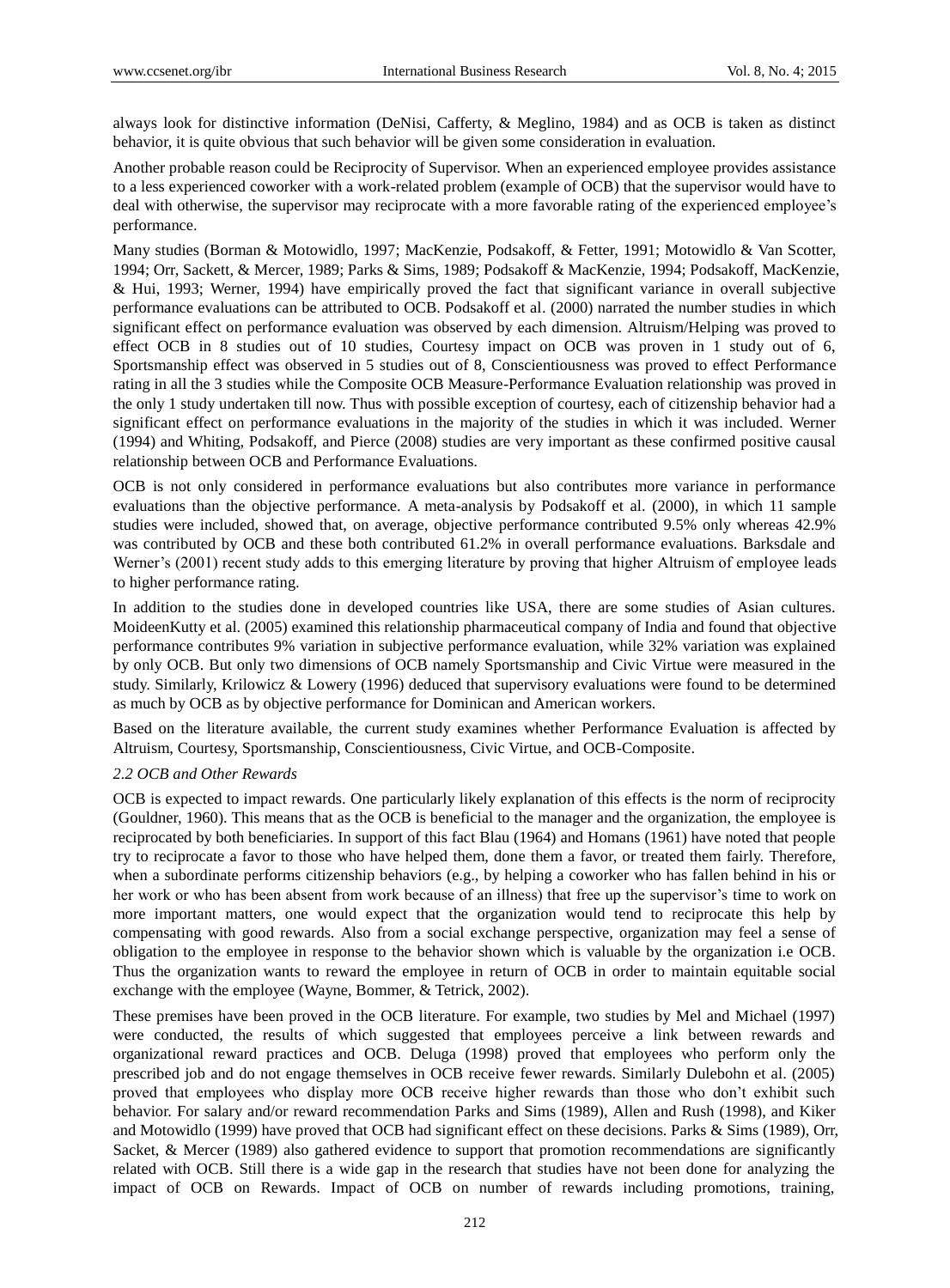compensation (Podsakoff et al., 2000) pay raise decisions, performance ratings, material resources given to employees." (Dulebohn et al., 2005) and Salary Increment (Allen, 2006). Whiting, Podsakoff, & Pierce (2008) directed that Researchers should pay additional attention to impact of OCB on pay allocation and promotions decisions in organizations… future research should include outcomes of managerial evaluations of employee performance, such as reward allocation and promotion decisions...Additional research will be needed to see if our findings can be replicated in other contexts.

Hence the current study is undertaken to analyze that whether rewards including Increment in salary and promotion are affected by Altruism, Courtesy, Sportsmanship, Conscientiousness, Civic Virtue, and OCB-Composite.

### **3. Research Design and Methodology**

#### *3.1 Sample*

As emphasized by Stamper and Van Dyne (2003), the employees in service industry are the key players in achieving customer satisfaction, retention, and organizational performance. Banking industry, being a key service sector of Pakistan, has been selected for the study. The studies of OCB drawing sample from the banks include Ann et al. (1983); Hui, Lam, and Law, (2000); Williams, Pitre, and Zainuba, (2002) etc. It is a vibrant and remarkably growing sector of the Pakistan economy. Therefore, a random sample set of employees of different commercial banks were selected where two groups of employees participated in the study. One group was the sample and the other group served as the raters of sample employees' OCB. For each sample employee two colleagues/peers were selected as raters. 800 employees were selected to fill out the questionnaire containing OCB scale, and rewards information. For each sample employee two peers were selected for evaluation of OCB shown by sample employee. This means that for those 800 sample employees 1600 peers were selected and were given 1600 questionnaires. Out of those 800 questionnaires, 530 were returned yielding a response rate of 66.25%. This process of collecting behavioral responses from three different sources involved risk in terms of comprehensive data set collection (Wagner & Rush, 2000). For each sample employee questionnaire peer evaluation questionnaires were matched and 405 questionnaires had their complete set of peer evaluations yielding final response rate of 50.62%. Various questionnaires with inconsistent and missing data were eliminated and finally responses of 360 sample employees and 720 raters were used for the analysis.

31.7% of sample employees have not received any promotion throughout their tenure in the current bank while 27.2%, 25.8%, 9.2%, 3.3% and 2.5% have received 1,2,3,4 and 5 promotions respectively.

Out of the 360 employees 64.1% have not received promotion and 35.9% have been promoted in the current working year.

37.7% have received 50% or less, 17.7% have received 51%-100%, 11.4% have received 101%-200%, 5.1% have received 201%-300%, 4.5% have received 301%-400%, 3.6% have received 401%-500%, 3%have received 501%-600% and 17.1% have received 601% or more Total Salary Increment for the entire Tenure.

15.2% have received 5% or less, 46% have received 6%-15%, 19.4%have received 16%-25%, 11% have received 26%-35%, and 4.2% have received36%-45% and 46% or more Salary Increment in the current working year.

47.7% have attained A grade, 40.8% have attained B grade, 10.9%have attained C grade and .6% have attained D grade for the performance they have shown in the current year.

#### *3.2 Measures*

#### 3.2.1 Organizational Citizenship Behavior

In order to measure the construct in full detail OCB was measured using the 32-item scale developed by Konovsky  $&$  Organ (1996). Permission for the use of scale was taken from the authors. The items reflect the five dimensions of OCB proposed by Organ (1988)-Altruism, Courtesy, Sportsmanship, Conscientiousness, and Civic Virtue.

- Altruism mean that employee help others with organizationally relevant tasks (e.g. voluntarily helping less skilled or new employee).
- Courtesy means preventing problems deriving from the work relationship (e.g. encouraging discouraged co-workers for professional development).
- Sportsmanship implies that employees have a positive attitude and are willing to tolerate less than ideal circumstances without complaining.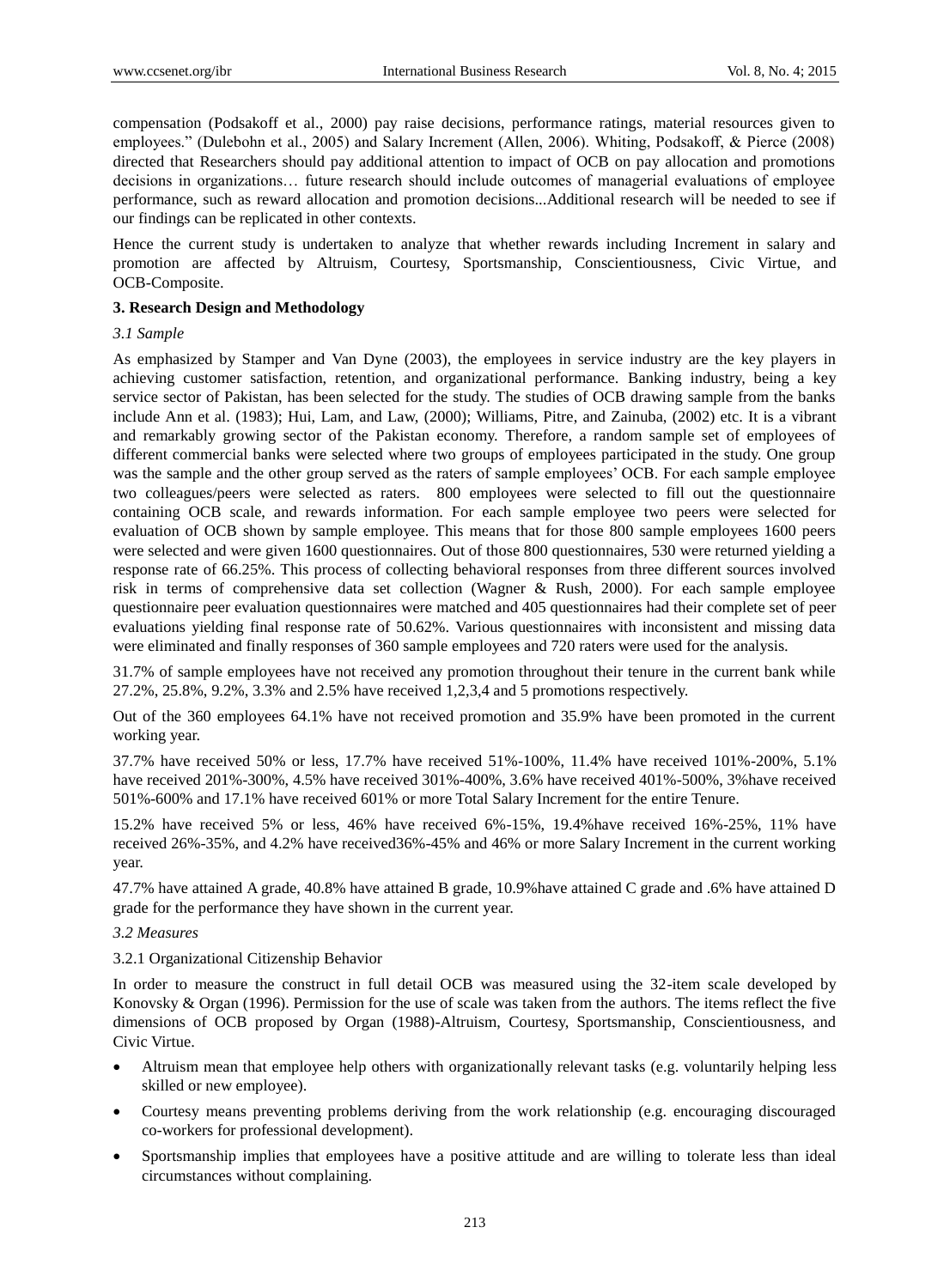- Civic virtue means that employees responsibly participate in, and are concerned about, the welfare of the company (e.g. attending non-required meetings, giving creative suggestions for improvements).
- Conscientiousness is dedication to the job and desire to exceed formal requirements in aspects such as, punctuality or conservation of resources (e.g. working long days or keeping the organization"s rules). (Organ, 1988).

The five dimensions have been most widely acknowledged and used in research (LePine, Erez, & Johnson, 2002; Also see Gonzallez & Grazo, 2006 for detailed references). Each dimension was measured with 7, 13, 5, 4, 3 items respectively. For each OCB item, the responses were rated on a seven-point Likert scale (1=Strongly Disagree to 7= Strongly Agree). Authors reported the reliabilities of 0.90, 0.87, 0.88, 0.84 and 0.80 for each dimension respectively. In the current study the items were slightly modified to fit the present setting (e.g., "I stay informed about developments in the company" was changed to "I stay informed about developments in the bank"). The Cronbach Alpha was calculated for each dimension which was 0.912, 0.945, 0.897, 0.844, and 0.835, and 0.953 respectively for each dimension and Composite measure of OCB. As self and peers, both ratings were taken, the single score for each item was reached by averaging the self and peer ratings for every sample (Wagner & Rush, 2000)

#### 3.2.2 Organizational Rewards

Three organizational rewards measured are as follows:

- **Promotion**: Promotion was measured through
	- o **Total Promotions:** Total number of promotion received by the employee for the tenure served.
	- o **Current Promotion:** It was dummy coded as 0= Not promoted in the current year and 1= Promotion received in the current year
- **Salary Increment:** Salary increment was measured as
	- o **Total Salary Increments:** Measured in terms of Total Percentage increment in salary for the tenure served.
	- o **Current Salary Increment:** Measured in terms of Percentage salary increment received in the current year.
- **Performance Evaluation Grade:** Performance evaluation was taken as the grade awarded to the employee in organization"s annual performance report. The grades given in the banks are A, B, C, D. It was nominally coded as A=4, B=3, C=2, D=1.

#### *3.3 Analysis Techniques*

Correlation analysis was done to ascertain the relationship of OCB with the rewards and t-test was used for the significant difference in the display of OCB by the promoted and not promoted employees. General Linear Model Multivariate Analysis was performed to investigate the impact of OCB on rewards received by employee.

#### **4. Analysis and Interpretations**

Following the discussed methodology, the data was collected from banking sector employees and analyzed for testing the OCB-Rewards relationship using Correlation, t-test and General Linear Multivariate Method. The reward variables taken in the study are Total Promotion, Promotion, Total Salary Increment, Current Salary Increment and Annual Performance grade. Altruism, Courtesy, Sportsmanship, Conscientiousness, and Civic Virtue dimensions are taken to measure OCB. This section is divided into two sub sections:

- Association of OCB and Rewards
- Rewards as consequences of OCB

#### *4.1 Association of OCB and Rewards*

Association of OCB and Rewards is analyzed using correlation analysis, the results are summarized in the Table on page: 8. Altruism is positively related to all the rewards included but significant positive correlation is proved for Total Promotion(r=0.110, p<0.05), Total Salary Increment (r=0.115, p<0.05), and Current Salary Increment (r=0.134, p<0.05). Courtesy is proved to be positively related to all the rewards except Current Salary Increment. The required significance level is achieved for Total Promotion  $(r=0.092, p<0.10)$ , and Total Salary Increment  $(r=0.097, p<0.10)$ . Sportsmanship is also positively related to all the rewards except Current Salary Increment. This relationship is proved to be significant for Annual Performance Grade (r=0.091, p<0.10). Conscientiousness is positively significantly related to Total Promotion ( $r=0.0116$ ,  $p<0.05$ ), Promotion ( $r=0.106$ ,  $p<0.05$ ), and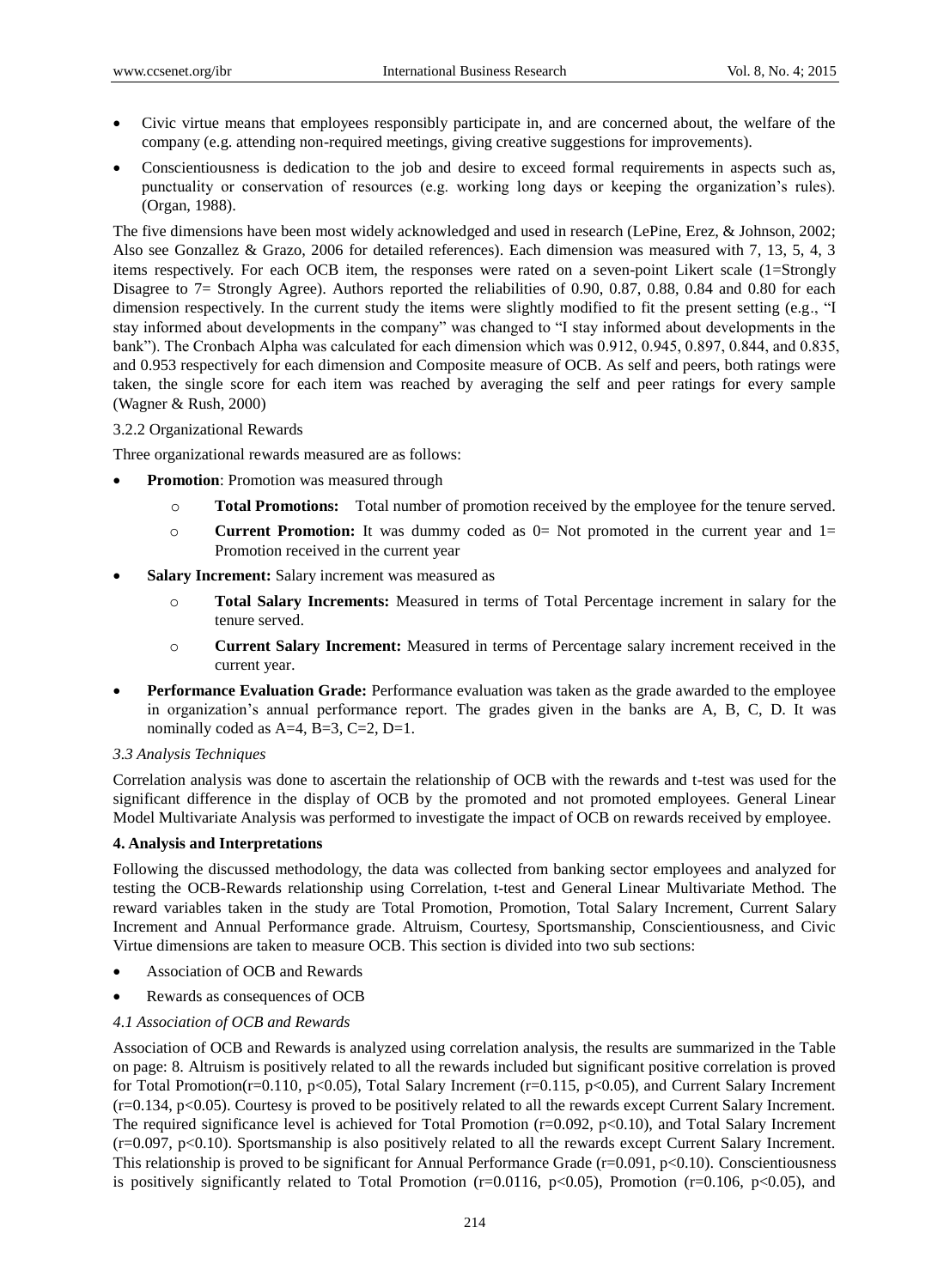Annual Performance Grade ( $r=0.097$ ,  $p<0.10$ ). Civic Virtue is positively related to all the rewards. Positive significant correlation is proved with Total Promotion  $(r=0.166, p<0.01)$ , and Annual Performance Grade  $(r=0.097, p<0.10)$ . As expected the Composite Measure of OCB is proved to be positively related to Total Promotion, Promotion, Total Salary Increment, Current Salary Increment and Annual performance Grade. Significant Positive Correlation is proved with Total Promotion  $(r=0.111, p<0.05)$  and Total Salary Increment(r=0.111, p<0.05).

Table 1. Correlation of rewards and OCB

|    |                                              |            | 2                    | 3         | $\overline{4}$ | 5        | 6                               | 7                                | 8 | 9                     | 10 | 11 |
|----|----------------------------------------------|------------|----------------------|-----------|----------------|----------|---------------------------------|----------------------------------|---|-----------------------|----|----|
|    | <b>Total Promotions</b>                      |            |                      |           |                |          |                                 |                                  |   |                       |    |    |
| 2  | Promotions                                   | $0.346***$ |                      |           |                |          |                                 |                                  |   |                       |    |    |
| 3  | <b>Total Salary Increments</b>               | $0.547***$ | 0.000                |           |                |          |                                 |                                  |   |                       |    |    |
| 4  | Current Salary Increment                     | 0.076      | $0.143***$ $0.115**$ |           |                |          |                                 |                                  |   |                       |    |    |
| 5. | Annual Performance Grade 0.141 <sup>**</sup> |            | $0.117**$            | $-0.032$  | 0.077          |          |                                 |                                  |   |                       |    |    |
| 6  | Altruism                                     | $0.110**$  | 0.037                | $0.115**$ | $0.134**$      | 0.063    |                                 |                                  |   |                       |    |    |
| 7  | Courtesy                                     | $0.092*$   | 0.050                | $0.097*$  | $-0.016$       | 0.052    | $0.794***$                      |                                  |   |                       |    |    |
| 8  | Sportsmanship                                | 0.013      | 0.039                | 0.063     | $-0.079$       |          | $0.091*$ $0.169***$ $0.298***$  |                                  |   |                       |    |    |
| 9  | Conscientiousness                            | $0.125**$  | 0.033                | $0.116**$ | $-0.024$       | 0.054    |                                 | $0.626***$ $0.773***$ $0.219***$ |   |                       |    |    |
| 10 | Civic Virtue                                 | $0.166***$ | $0.106**$            | 0.040     | 0.060          | $0.097*$ | $0.633***$ $0.736***$ $0.118**$ |                                  |   | $0.693***$            |    |    |
|    | 11 OCB                                       | $0.111**$  | 0.060                | $0.111**$ | 0.010          | 0.086    |                                 | $0.836***$ $0.943***$ $0.507***$ |   | $0.806***$ $0.754***$ |    |    |

To check whether the people who are promoted show significant different level of OCB than the people who are not promoted, Independent Sample t-test was run. The results are summarized in the table below

| л.                |           |      |       |        |  |
|-------------------|-----------|------|-------|--------|--|
|                   | Promotion | Mean | S.D   | T      |  |
| Altruism          | No        | 5.41 | .764  | 0.721  |  |
|                   | Yes       | 5.47 | .718  |        |  |
| Courtesy          | No        | 5.55 | .726  | 0.971  |  |
|                   | Yes       | 5.62 | .660  |        |  |
| Sportsmanship     | No        | 4.07 | 1.125 |        |  |
|                   | Yes       | 4.16 | 1.16  | 0.738  |  |
| Conscientiousness | No        | 5.55 | .801  |        |  |
|                   | Yes       | 5.60 | .769  | 0.627  |  |
| Civic Virtue      | No        | 5.42 | .883  |        |  |
|                   | Yes       | 5.61 | .762  | 2.098* |  |
| OCB-Composite     | No        | 5.27 | .659  |        |  |
|                   | Yes       | 5.35 | .614  | 1.159  |  |
|                   |           |      |       |        |  |

Table 2. T-test of promotion and OCB

*Note*. \*p≤0.05.

The results show that people who show different level of Civic Virtue are promoted in the current year than the people who are not promoted. This difference is proved to be significant. Mean of all the dimensions and OCB-Composite is higher for the people who are promoted than those of the people who are not promoted. Significant difference is proved only for Civic Virtue. For all other dimensions of OCB and OCB-Composite, no significant difference was proved. This result highlights the fact that employees who are promoted take macro-level interest commitment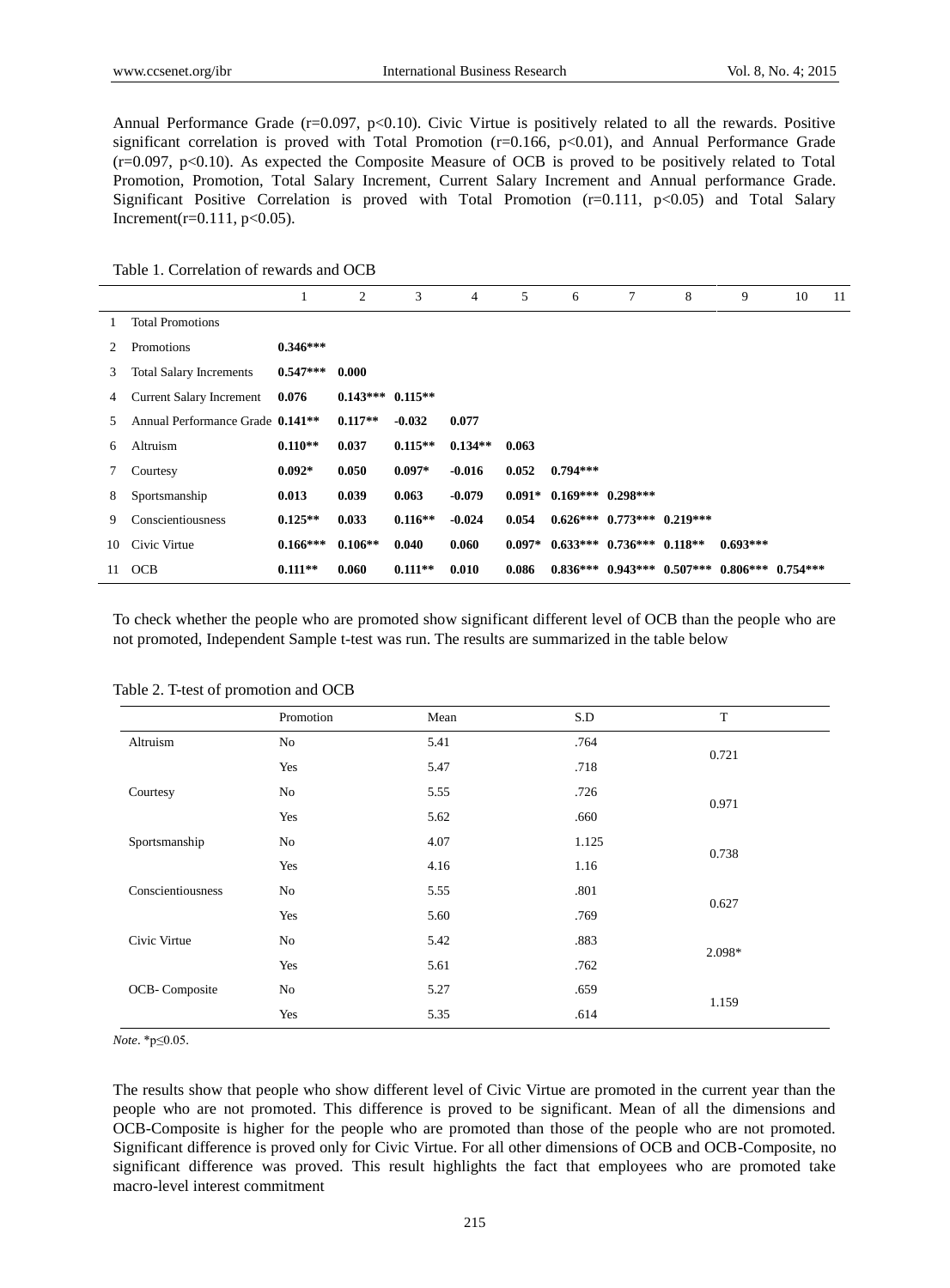## *4.2 Rewards as Consequences of OCB*

The next step is to analyze the impact of OCB on rewards. According to the hypotheses OCB is supposed to have significant impact on the rewards employee receives. For the said purpose, General Linear Model Multivariate Analysis was chosen as impact of each OCB dimension on multiple rewards variable needs to be scrutinized. All individual dimensions of OCB including Altruism, Courtesy, Sportsmanship, Conscientiousness and Civic Virtue as well as OCB-Composite were taken as independent variables whereas all the rewards variables including Total Promotion, Promotion, Total Salary Increment, Current Salary Increment and Annual Performance Ratings were taken as dependent variables. Each dimension individually and OCB-Composite was regressed for the rewards variables.

The first dimension, Altruism, was taken as independent variable and the rewards which proved to be significantly correlated to it are taken as dependent variable in the first model. The results are summarized in the following table.

| Independent | Dependent                       |            |            |
|-------------|---------------------------------|------------|------------|
|             | <b>Total Promotion</b>          | $0.002**$  |            |
| ALTRUISM    | <b>Total Salary Increment</b>   | $0.018***$ |            |
|             | <b>Current Salary Increment</b> |            | $0.022***$ |

Table 3. GLMM of altruism and rewards

*Note.* \*\*\*Significant at the 0.01 level; \*\*Significant at the 0.05 level.

Altruism predicts the Total Salary Increment and Current Salary Increment. Though significantly correlated to Total Promotion, Altruism is not proved to be significant predictor of it. The relationship of Altruism, Total Salary Increment and Current Salary Increment is proved to be significant. Thus Altruism predicts the Salary increment an employee receives for the current year as well as for the entire period of service in the bank.

The next tested model is for the Courtesy dimension of OCB. Total Promotion and Total Salary increment were proved to be significantly correlated to Courtesy and hence have been included in the model as dependent variables. The results are displayed in the Table 4.

Table 4. GLMM of courtesy and rewards

| Independent     | Dependent                     |          |          |  |
|-----------------|-------------------------------|----------|----------|--|
| <b>COURTESY</b> | <b>Total Promotion</b>        | $0.009*$ | $0.009*$ |  |
|                 | <b>Total Salary Increment</b> |          |          |  |

*Note.* \*Significant at the 0.10 level.

Courtesy predicts Total Promotion and Total salary Increment which means the number of promotions and percentage salary increment employee receives throughout the period of service in the bank is significantly dependent on the level of Courtesy shown.

In the next model Sportsmanship is regressed for all the rewards variables. Following results were attained:

|  | Table 5. GLMM of sportsmanship and rewards |  |  |  |  |  |
|--|--------------------------------------------|--|--|--|--|--|
|--|--------------------------------------------|--|--|--|--|--|

| Independent          | Dependent                       |           |
|----------------------|---------------------------------|-----------|
|                      | <b>Total Promotion</b>          | 0.001     |
|                      | Promotion                       | 0.002     |
| <b>SPORTSMANSHIP</b> | <b>Total Salary Increment</b>   | 0.002     |
|                      | <b>Current Salary Increment</b> | $0.013**$ |
|                      | APG                             | 0.004     |
|                      |                                 |           |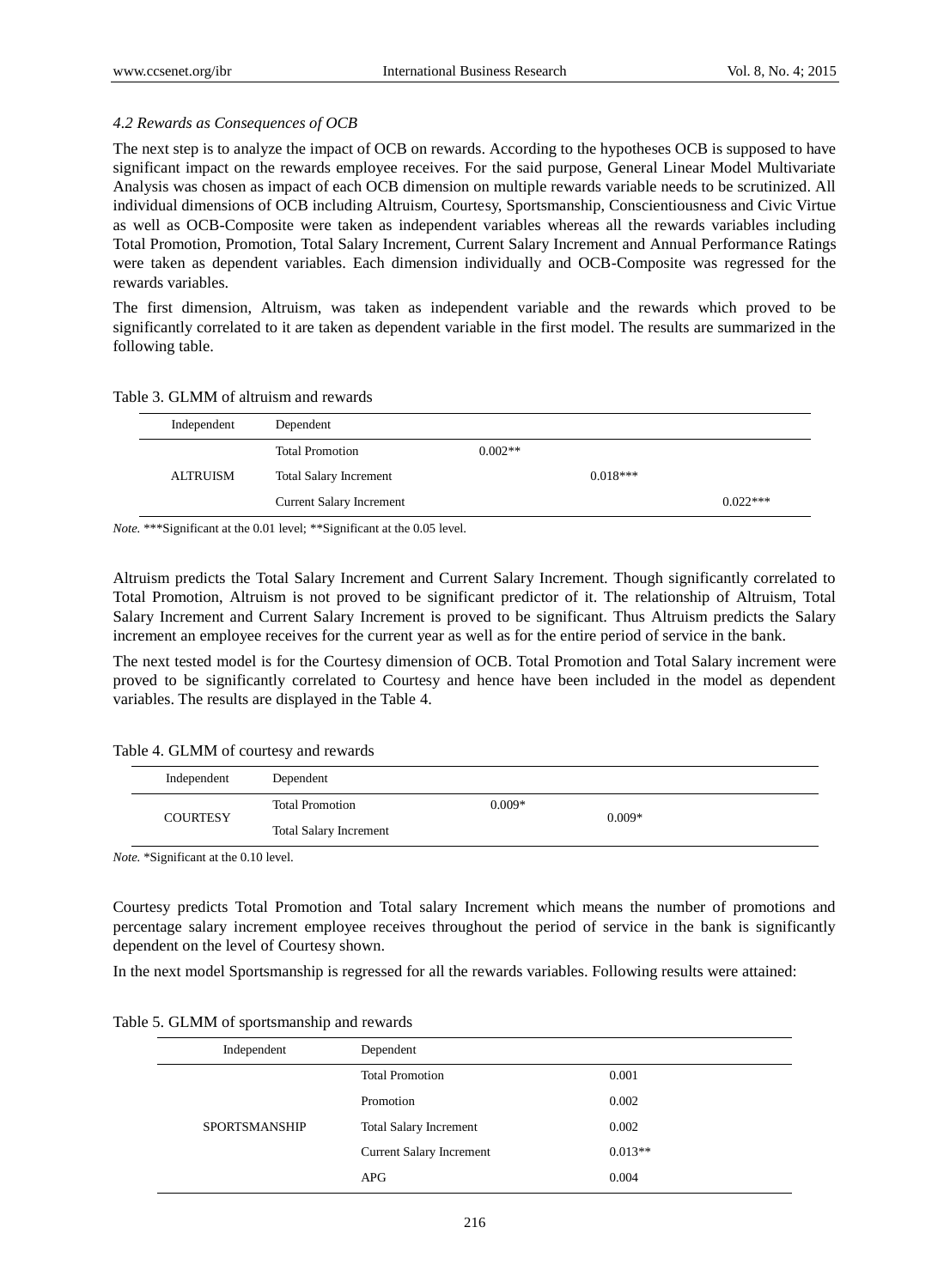The Current Salary Increment is significantly dependent on the Sportsmanship whereas other rewards variables are not proved to be significantly effected by the level of Sportsmanship. Fourth model is formulated taking Conscientiousness as independent variable and Total Promotion and Total Salary Increment as dependent variables. Results of the model are displayed in the following Table.

|  | Table 6. GLMM of conscientiousness and rewards |  |
|--|------------------------------------------------|--|
|--|------------------------------------------------|--|

| Independent              | Dependent                     |           |           |           |
|--------------------------|-------------------------------|-----------|-----------|-----------|
| <b>CONSCIENTIOUSNESS</b> | <b>Total Promotion</b>        | $0.015**$ | $0.011**$ |           |
|                          | <b>Total Salary Increment</b> |           |           | $0.013**$ |

*Note.* \*\*Significant at the 0.05 level.

Conscientiousness predicts Total Promotion and Total Salary Increment which means the number of promotions and percentage salary increment employee receives throughout the period of service in the bank is significantly dependent on the level of Conscientiousness shown.

Next model tested is for Civic Virtue dimension. Total Promotion, Promotion and Annual Performance Rating are significantly correlated with Civic Virtue therefore have been included in the model as dependent variables. Results of the model are presented in the following Table.

#### Table 7. GLMM of civic virtue and rewards

| Independent  | Dependent                        |           |           |          |
|--------------|----------------------------------|-----------|-----------|----------|
|              | <b>Total Promotion</b>           | $0.018**$ |           |          |
| Civic Virtue | Promotion                        | 0.007     | $0.005**$ |          |
|              | <b>Annual Performance Rating</b> |           |           | $0.009*$ |

*Note.* \*\*\*Significant at the 0.01 level; \*\*Significant at the 0.05 level.

Results show that Total Promotion and Annual Performance Rating are significantly dependent on the Civic Virtue.

OCB-Composite was regressed for the significantly correlated rewards variables, results are shown in the Table below.

Table 8. GLMM of OCB and rewards

| Independent   | Dependent                     |           |
|---------------|-------------------------------|-----------|
|               | <b>Total Promotion</b>        | $0.013**$ |
| OCB-Composite | <b>Total Salary Increment</b> | $0.012**$ |

*Note.* \*\*Significant at the 0.05 level.

OCB-Composite is proved to be significant predictor of Total Promotion and Total Salary Increment. It indicates that the number of promotions and percentage salary increment employee receives throughout the period of service in the bank is significantly dependent on the level of OCB shown.

#### **5. Conclusion**

The purpose of this research was to test relationship of possible variables (Total Promotion, Promotion, Total Salary Increment, Current Salary Increment, and Annual Performance Grade) with OCB in the service sector context. We explored these factors in the context of Pakistan in order to fill the gap and contribute to the emerging theoretical explanation of OCB. Study results indicate that OCB is related to the rewards. Altruism, Courtesy, Conscientiousness and Civic Virtue dimensions OCB-Composite are related to Total Promotions an employee has received from the organization. Promotion is related to Civic Virtue dimension. The people who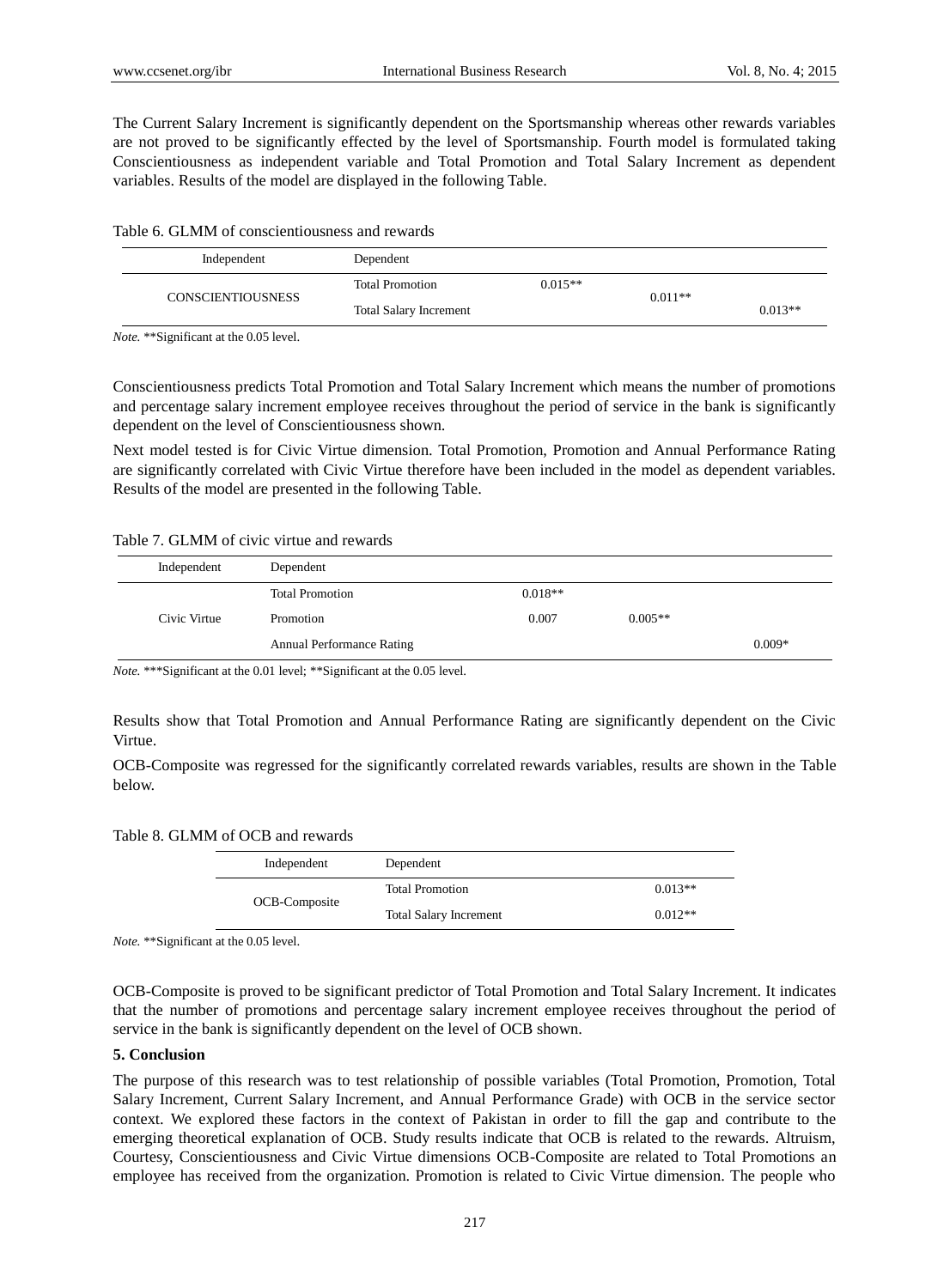are promoted display higher level of Civic Virtue than those who have not been promoted. Altruism, Courtesy and Conscientiousness as well as OCB-Composite are related to Total Salary Increments an employee receives. Altruism is related to Current Salary Increment. Sportsmanship and Civic Virtue are related to the Annual Performance Grade the employee receives. All these relationships of OCB and rewards are proven to be significant and positive. Altruism is positively significantly related to the maximum number of rewards proving that higher Altruism leads to more and higher rewards because Altruism is valued much more than any other OCB dimension. This means that the employees who frequently help other coworkers in work-related problems receive more and higher rewards than those who help less frequently.

General Linear Multivariate Method (GLMM) results confirm to our expectations that OCB impact the rewards received by employee. Altruism impacts Total Salary Increments and Current Salary Increment positively. The employees, who frequently lend a helping hand to the co-workers, receive higher salary increments than those who help less frequently. Courtesy and Conscientiousness positively predicts Total Promotions and Total Salary Increments The employees, who prevent problems arising from work relationships and those who adhere to the rules and regulations of the organization climb up the rank ladder faster and get higher salary increments for the period of service in the organization. Sportsmanship predicts Current Salary Increment positively implying that employees who tolerate inconveniences without complaining receive more pay raise than those who often complain. Civic Virtue positively predicts Total Promotions and Annual Performance Grade indicating that employees who take active interest in the life of the organization receive more promotions and better performance grade than other employees. This finding is in line with the findings of Indian study by MoideenKutty et al. (2005). OCB-Composite is positive predictor of Total Promotions and Total Salary Increments proving that employees displaying higher level of OCB receive more promotions and higher salary increments throughout their period of service in the organization. At least two rewards are proven to be consequences of OCB-Composite as well as all o its dimensions except Sportsmanship indicating considerable impact of OCB on rewards.

Our findings are important because they suggest that managers consider Civic virtue to be an important part of an employee's overall contribution to the organization and that is why rate those employees higher on the performance evaluation as compared to others. Hence employees who want good performance rating need to perform not only the job prescribed behavior but also need to take interest in the life of the organization by attending non required meetings, taking initiatives for improvements, and welcoming change in the organization etc. Knowing that employees are evaluated on their OCB, it is important to know that they consider it to be air. Johnson et al. (2009) proved that evaluating employees on OCB was taken as fair by employees. OCB weightings of 30–50% were perceived as the most fair. Another interesting result is that Sportsmanship is proved to impact Current Salary Increment. This implies that employees' tolerance of inconveniences and no complain attitude is immediately rewarded by giving more salary increment. This may be because no complain attitude is taken as indication of satisfaction and commitment to the company. Sportsmanship is not proved to impact other rewards as it is less visible form of OCB than others.

A closer look into the results of the study reveals that the OCB does not impact rewards in the short term only but also in the long-term as among others Total Promotion and Total Salary Increment has been found to be significant consequences of OCB. Total Promotions and Total Salary Increment is proved to be consequence of maximum number of OCB dimensions as well as of Composite Measure of OCB. This implies that the display of OCB leads to more promotions and higher salary increments for the employee for the period of service in the organization. Hence even if the employee does not immediately receive any reward in the result of OCB, he can expect rewards over the long run. This may have been because of the fact that immediate dissemination of rewards is not always possible for the organization, due to numerous reasons, even if it intends to reward employee for the display of OCB. As Podsakoff et al. (2009) found relatively stronger, positive relationship of OCB with reward allocation decisions than actual rewards implying that OCBs have a substantial impact on reward recommendations which may not always translate into the actual administration of rewards.

OCB dimensions and OCB-Composite either have no effect on some of the rewards or have positive effects on the other rewards. OCB does not negatively affect any of the reward in any case. Thus employees must show higher OCB in order to receive higher rewards. All employees should know that their rewards are positively affected by OCB and be careful about their behavior. The employees should be rewarded according to their performance whether job related or OCB and merit pay plans should be discouraged because they restrain the display of many of citizenship behaviors.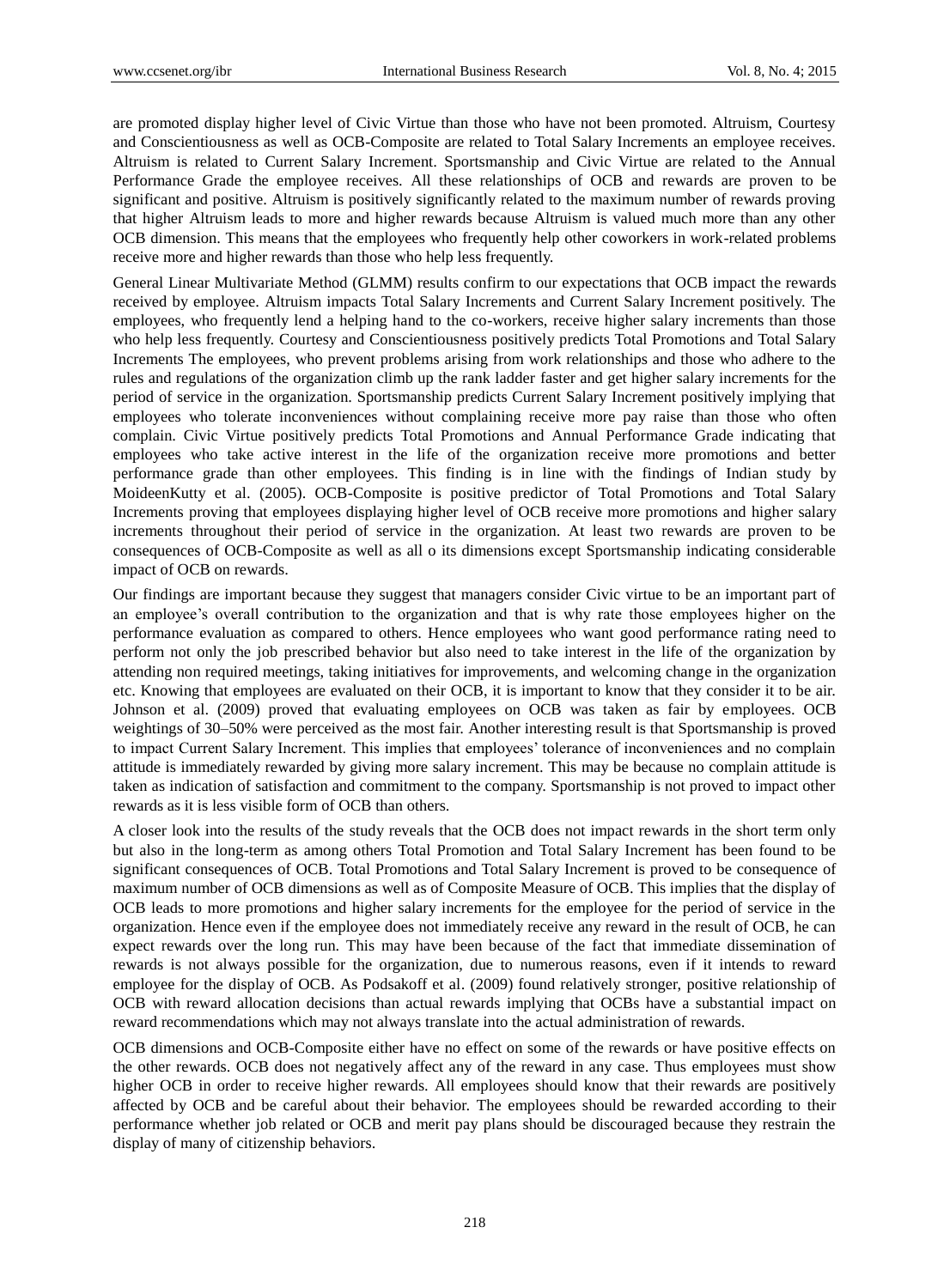#### **References**

- Adams, J. S. (1965). Inequity in social change. In L. Berkowitz (Ed.), *Advances in Experimental Social Psychology* (Vol. 83, pp. 247-260).
- Allen, T. D. (2006). Rewarding good citizens: The relationship between citizenship behavior, gender, and organizational rewards. *Journal of Applied Social Psychology, 36*(1), 120-143. http://dx.doi.org/10.1111/j.0021-9029.2006.00006.x
- Allen, T. D., & Rush, M. C. (1998). The effects of organizational citizenship behavior on performance judgments: A field study and a laboratory experiment. *Journal of Applied Psychology, 83*, 247-260. http://dx.doi.org/10.1037/0021-9010.83.2.247
- Allen, T. D., Barnard, S. M., Rush, M. C., & Russell, J. E. A. (2000). Ratings of organizational citizenship behavior: Does the source make a difference? *Human Resource Management Review, 10*, 97-114. http://dx.doi.org/10.1016/S1053-4822(99)00041-8
- Alotaibi, A. G. (2001). Antecedents of organizational citizenship behavior: A study of public personnel in Kuwait. *Public Personnel Management, 30*(3), 363-376.
- Ann, S. C., Organ, D. W., & Near, J. P. (1983). Organizational citizenship behavior: Its nature and antecedents. *Journal of Applied Psychology, 68*(4), 653-663. http://dx.doi.org/10.1037/0021-9010.68.4.653
- Barksdale, K., & Werner, J. M. (2001). Managerial ratings of in-role behaviors, organizational citizenship behaviors, and overall performance: Testing different models of their relationship. *Journal of Business Research, 51*, 145-155. http://dx.doi.org/10.1016/S0148-2963(99)00061-2
- Barnard, C. (1938). *The functions of the executive thirtieth anniversary edition* (1968). Cambridge, M. A: Harvard University Press.
- Becker, T. E., & Vance, R. J. (1993). Construct validity of three types of organizational citizenship behavior: An illustration of the direct product model with refinements. *Journal of Management, 19*, 663-682. http://dx.doi.org/10.1177/014920639301900309
- Behrman, D. N., & Perrault, W. D. (1982). Measuring the performance of industrial salespeople. *Journal of Business Research, 10*, 355-370. http://dx.doi.org/10.1016/0148-2963(82)90039-X
- Bettencourt, L. (1998). *The service-oriented citizenship performance of customer-contact employees*. UMI dissertation services. Arizona State University.
- Blau, P. M. (1964). *Exchange and power in social life*. New York: Wiley Publications.
- Borman, W. C., & Motowidlo, S. J. (1997). Task performance and contextual performance: The meaning for personnel selection research. *Human Performance, 10,* 99-109. http://dx.doi.org/10.1207/s15327043hup1002\_3
- Chonko, L. B. (1986). Organizational commitment in the salesforce. *Journal of Personal Selling and Sales Management, 6*, 19-27.
- Churchill, Jr. G. A., Neil, M. F., & Orville, C. W. Jr. (1976). Organizational climate and job satisfaction in the salesforce. *Journal of Marketing Research, 13*(4), 323-332. http://dx.doi.org/10.2307/3151014
- Cocanougher, B. A., & Ivanoevich, J. M. (1978). Bare" Performance Rating for Sales Force Personnel. *Journal of Marketing, 42*, 87-95. http://dx.doi.org/10.2307/1250540
- Deluga, R. J. (1995). The relation between trust in the supervisor and subordinate organizational citizenship behavior. *Military Psychology, 7*, 1-16. http://dx.doi.org/10.1207/s15327876mp0701\_1
- DeNisi, A. S., Cafferty, T. P., & Meglino, B. M. (1984). A cognitive view of the performance appraisal process: A model and research propositions. *Organizational Behavior and Human Performance, 33*, 360-396. http://dx.doi.org/10.1016/0030-5073(84)90029-1
- Dubinsky, A. J., & William A. S. (1981). Are industrial salespeople buyer oriented? *Journal of Purchasing and Materials Management, 17*, 12-19.
- Dulebohn, J. H., Shore, L. M., Kunze, M., & Dookeran, D. (2005). The differential impact of OCBs and influence tactics on leader reward behavior and performance ratings over time. *Organizational Analysis, 13*(1), 73-90.
- Farh, J. L., Earley, P. C., & Lin, S. C. (1997). Impetus for action: A cultural analysis of justice and organizational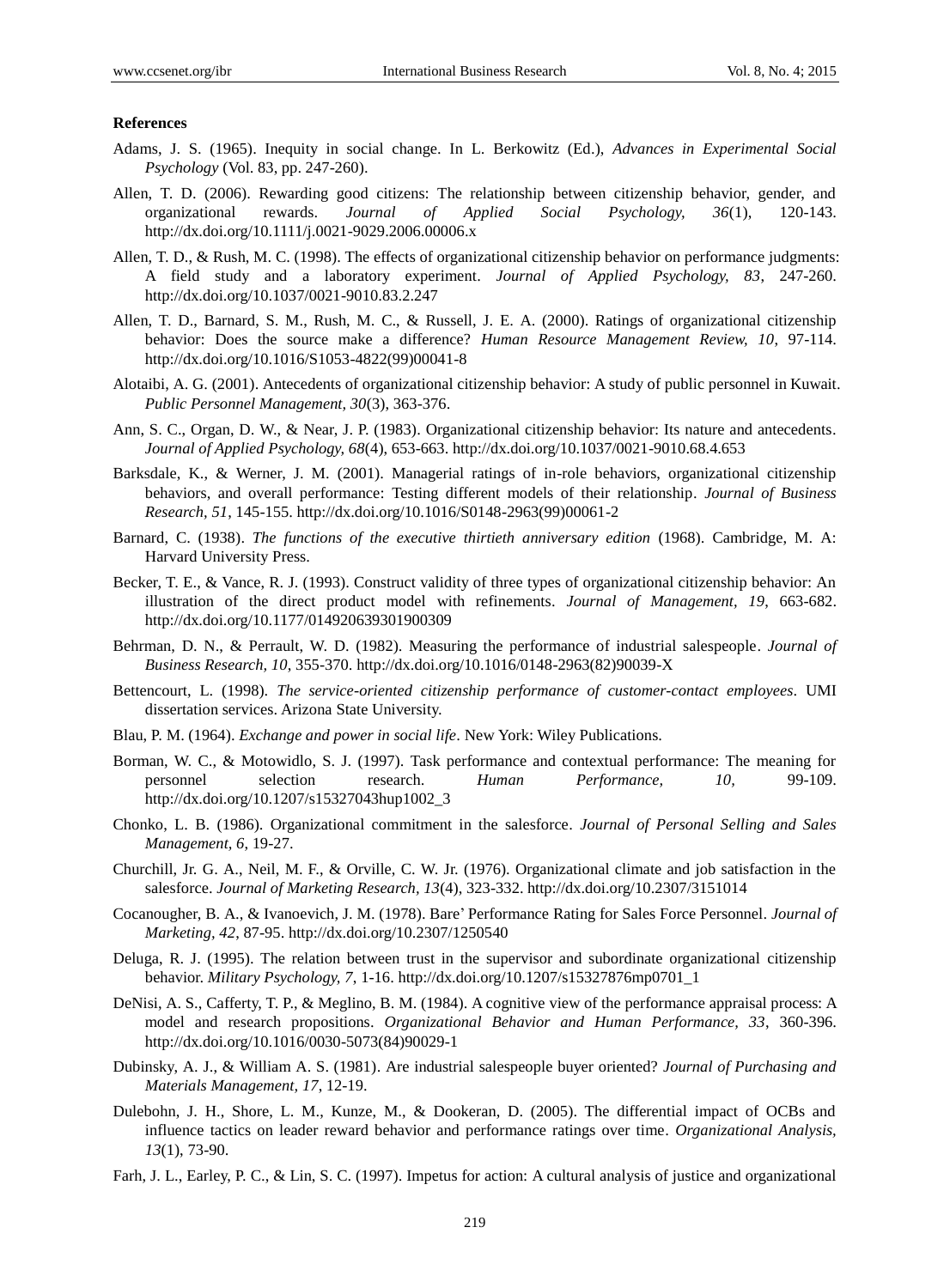citizenship behavior in Chinese society. *Administrative Science Quarterly, 42*(3), 421-444. http://dx.doi.org/10.2307/2393733

- Farh, J. L., Zang, C. B., & Organ, D. W. (2004). Organizational citizenship behavior in the People"s Republic of China. *Organization Science, 15*(2), 241-253. http://dx.doi.org/10.1287/orsc.1030.0051
- Fiske, S. T., & Pavelchak, M. (1986). Category-based versus Piecemeal-based affective responses: Developments in Schema-triggered affect. In R. M. Sorrentino & E. T. Higgens (Eds.), *The Handbook of Motivation and Cognition: Foundations of Social Behavior* (pp. 167-203). Guilford: New York.
- George, J. M., & Bettenhausen, K. (1990). Understanding prosocial behavior, sales performance, and turnover: A Group-level analysis in a service context. *Journal of Applied Psychology, 75*, 698-709. http://dx.doi.org/10.1037/0021-9010.75.6.698
- Gonzalez, J. V., & Garazo, T. G. (2006). Structural relationships between organizational service orientation, contact employee job satisfaction and citizenship behavior. *International Journal of Service Industry Management, 17*(1), 23-50. http://dx.doi.org/10.1108/09564230610651561
- Gouldner, A. W. (1960). The norm of reciprocity: A preliminary statement. *American Sociological Review, 25*, 161-178. http://dx.doi.org/10.2307/2092623
- Heneman, R. L. (1986). The relationship between supervisory ratings and results oriented measures of performance: A meta-analysis. *Personnel Psychology, 39*, 811-826. http://dx.doi.org/10.1111/j.1744-6570.1986.tb00596.x
- Homans, G. (1961). *Social behavior: It's elementary forms*. New York: Harcourt Brace.
- Huang, J. H., Jin, B. H., & Yang, C. (2003). Satisfaction with business-to-employee benefit system and organizational citizenship behavior: An examination of gender differences. *International Journal of Manpower, 25*, 196-210.
- Hui, C., Lam, S. S. K., & Law, K. K. S. (2000). Instrumental values of organizational citizenship behavior for promotion: A field quasi-experiment. *Journal of Applied Psychology, 85*(5), 822-828. http://dx.doi.org/10.1037/0021-9010.85.5.822
- Ilgen, D. R., & Feldman, J. M. (1983). Performance appraisal: A process focus. In B. Staw & L. Cummings (Eds.), *Research in organizational behaviour* (Vol. 5). Greenwich, CT: JAI Press.
- Johnson, S., Holladay, C., & Quinones, M. (2009). Organizational citizenship behavior in performance evaluations: Distributive justice or injustice? *Journal of Business & Psychology, 24*(4), 409-418. http://dx.doi.org/10.1007/s10869-009-9118-0
- Kiker, D. S., & Motowidlo, S. J. (1999). Main and interaction effects of task and contextual performance on supervisory reward decisions. *Journal of Applied Psychology, 84*, 602-609. http://dx.doi.org/10.1037/0021-9010.84.4.602
- Konovsky, M. A., & Organ, D. W. (1996). Dispositional and contextual determinants of organizational citizenship behavior. *Journal of Organizational Behavior, 17*(3), 253-266. http://dx.doi.org/10.1002/(SICI)1099-1379(199605)17:3<253::AID-JOB747>3.0.CO;2-Q
- Krilowicz, T. J., & Lowery, C. M. (1996). The impact of organizational citizenship behavior on the performance appraisal process: A cross cultural study. *International Journal of Management, 13*, 94-100.
- Kuehn, K. W., & Al-Busiadi, Y. (2002). Citizenship behavior in a non-western context: An examination of the role of satisfaction, commitment and job characteristics on self-reported OCB. *International Journal of Conflict Management, 12*(2), 107.
- LePine, J. A., Erez, A., & Johnson, D. E. (2002). The nature and dimensionality of OCB: A critical review and meta-analysis. *Journal of Applied Psychology, 87*, 52-65. http://dx.doi.org/10.1037/0021-9010.87.1.52
- Mackenzie, S. B., Podsakoff, P. M., & Fetter, R. (1991). Organizational citizenship behavior and objective productivity as determinants of managerial evaluations of salesperson performance. *Organizational Behavior and Human Decision Processes, 50*, 123. http://dx.doi.org/10.1016/0749-5978(91)90037-T
- Mel, S., & Michael, P. D. (1997). Organizational citizenship behavior: The impact of rewards and reward practices. *Journal of Managerial Issues, 9*(2), 216-229.
- Milkovick, G. T., & Newman, J. M. (1996). *Compensation* (5th ed.). Chicago: Irwin Publications.
- Moideenkutti, U., Blau, G., Kumar, R., & Nalakath, A. (2005). Relationship of organizational citizenship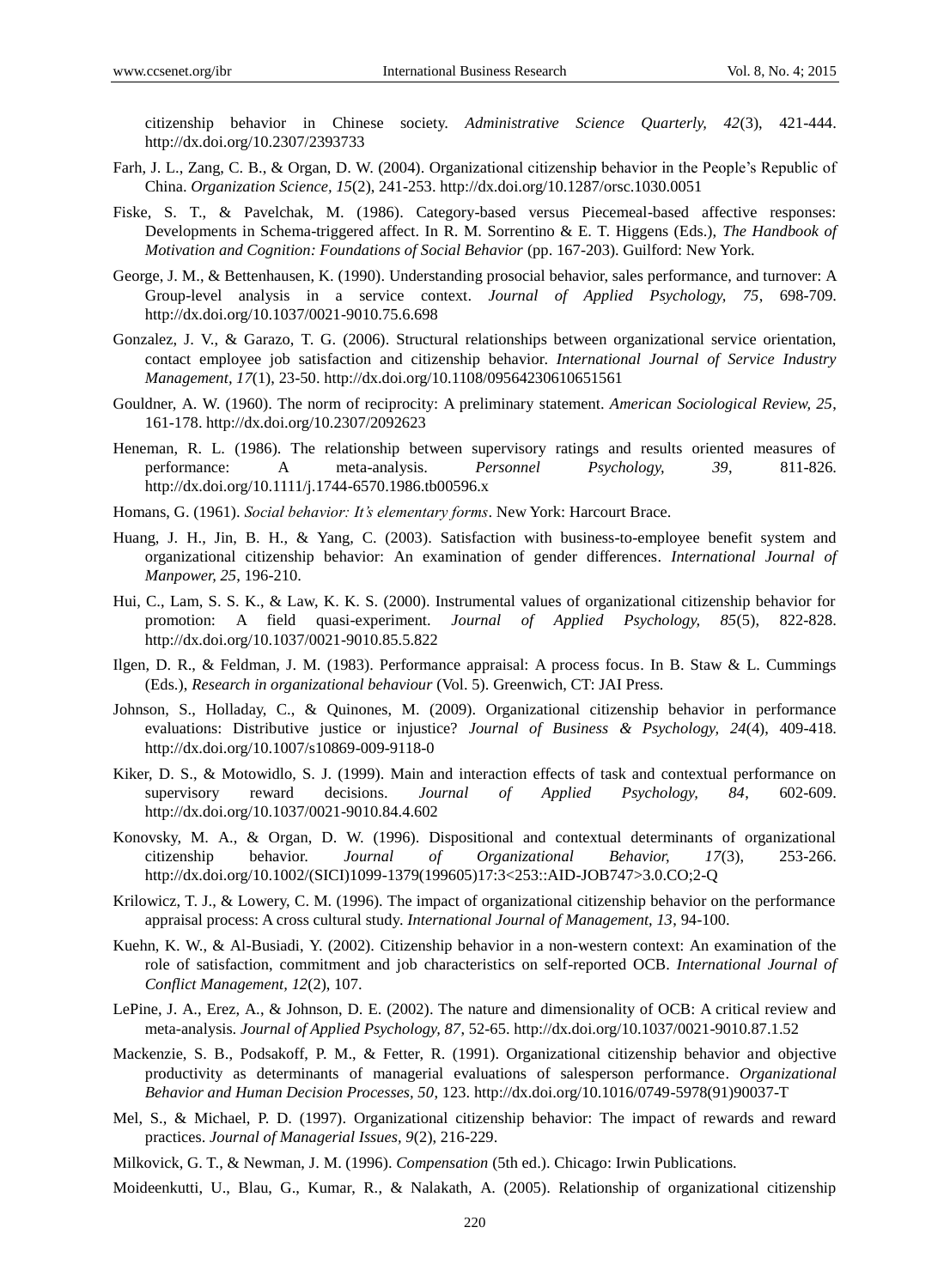behavior and objective productivity to managerial evaluations of performance in India. *International Journal of Commerce and Management, 15*, 221-228. http://dx.doi.org/10.1108/10569210580000198

- Moorman, R. H. (1991). Relationship between organizational justice and organizational citizenship behaviors: Do fairness perceptions influence employee citizenship? *Journal of Applied Psychology, 76*, 845-855. http://dx.doi.org/10.1037/0021-9010.76.6.845
- Motowidlo, S. J., & Van Scotter, J. R. (1994). Evidence that task performance should be distinguished from contextual performance. *Journal of Applied Psychology, 79*, 475-480. http://dx.doi.org/10.1037/0021-9010.79.4.475
- Organ, D. W. (1988). *Organizational citizenship behavior: The good soldier syndrome*. Lexington, M.A: Lexington Books.
- Organ, D. W. (1990a). The motivational basis of organizational citizenship behavior. *Research in Organizational Behavior, 12*, 43-72.
- Organ, D. W. (1990b). The subtle significance of job satisfaction. *Clinical Laboratory Management Review, 4*, 94-98.
- Orr, J. M., Sackett, P. R., & Mercer, M. (1989). The role of prescribed and nonprescribed behaviors in estimating the dollar value of performance. *Journal of Applied Psychology, 74*, 34-40. http://dx.doi.org/10.1037/0021-9010.74.1.34
- Park, O. S., & Sims, H. P. Jr. (1989). *Beyond cognition in leadership: Prosocial behavior and affect in managerial judgment*. Working paper, Seoul National University and Pennsylvania State University.
- Podsakoff, N. P., Whiting, S. W., Podsakoff, P. M., & Blume, B. D. (2009). Individual- and organizational-level consequences of organizational citizenship behaviors: A meta-analysis. *Journal of Applied Psychology, 94*(1), 122-141. http://dx.doi.org/10.1037/a0013079
- Podsakoff, P. M., & Mackenzie, S. B. (1994). Organizational citizenship behavior and sales unit effectiveness. *Journal of Marketing Research, 3*(1), 351-363.
- Podsakoff, P. M., Mackenzie, S. B., & Hui, C. (1993). Organizational citizenship behaviors and managerial evaluations of employee performance: A review and suggestions for future research. In G. R. Ferris (Ed.), *Research in personnel and human resources management* (Vol. 11, pp. 1-40). Greenwich, CT: JAI Press.
- Podsakoff, P. M., Mackenzie, S. B., Paine, J. B., & Bachrach, D. G. (2000). Organizational citizenship behaviors: A critical review of the theoretical and empirical literature and suggestions for future research. *Journal of Management, 26*(3), 513-563. http://dx.doi.org/10.1177/014920630002600307
- Schnake, M. E. (1991). Equity in effort: The "sucker effect" in co-acting groups". *Journal of Management, 17*, 41-55. http://dx.doi.org/10.1177/014920639101700104
- Stamper, C. L., & Van, D. (2003). Organizational citizenship: A comparison between part-time and full-time service employees. *Cornell Hotel and Restaurant Administration Quarterly, 44*, 33-42. http://dx.doi.org/10.1016/S0010-8804(03)90044-9
- Sun S. B. (2001). *Predicting job satisfaction and organizational citizenship behavior with individualism and collectivism in P.R. China and United States*. Published dissertation, University of South Florida.
- Van Dyne, L., & Ang, S. (1996). Organizational citizenship behavior of contingent workers in Singapore. *Academy of Management Journal, 41*(6), 692-703. http://dx.doi.org/10.2307/256965
- Wagner, S. L., & Rush, M. C. (2000). Altruistic organizational citizenship behavior: Context, disposition, and age. *The Journal of Social Psychology, 140*(3), 379-391. http://dx.doi.org/10.1080/00224540009600478
- Wanxian, L., & Weiwu, W. (2006). A demographic study on citizenship behavior as in-role orientation. *Personality and Individual Differences, 10*, 1016.
- Wayne, S. J., Shore, L. M., Bommer, W. H., & Tetrick, L. E. (2002). The role of fair treatment and rewards in perceptions of organizational support and leader-member exchange. *Journal of Applied Psychology, 87*, 590-598. http://dx.doi.org/10.1037/0021-9010.87.3.590
- Weitz, B. A. (1978). The relationship between salesperson performance and understanding of customer decision making. *Journal of Marketing Research, 15,* 501-516. http://dx.doi.org/10.2307/3150621
- Werner, J. M. (1994). Dimensions that make a difference: Examining the impact of in-role and extra-role behaviors on supervisory ratings. *Journal of Applied Psychology, 79*(1), 98-107.